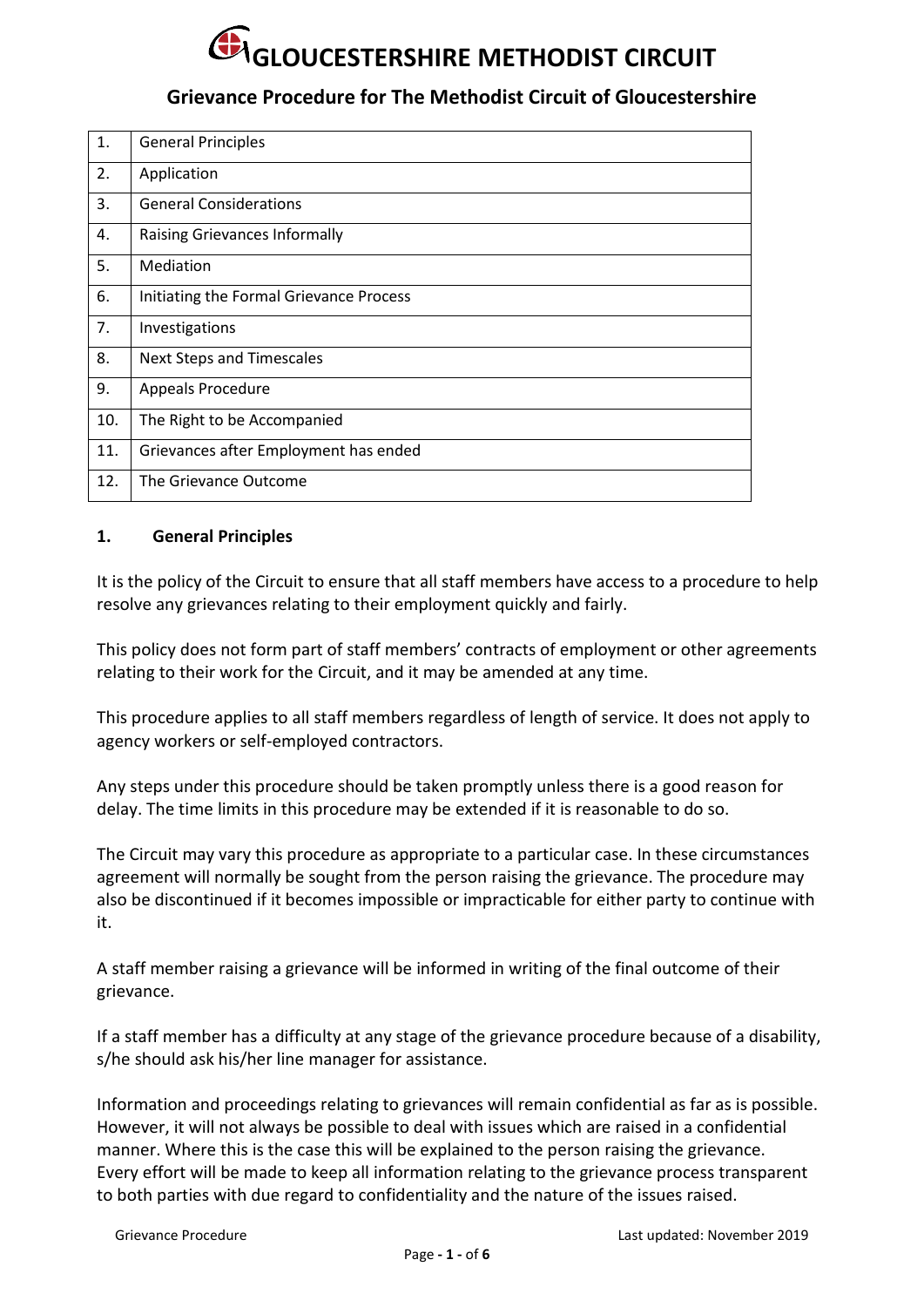### **2. Application**

This procedure applies to any grievance of an employee relating to their employment apart from issues concerning the following:

- The basis of pay or salary grading of their employment/working arrangements,
- Circuit policies, unless the grievance is about how the policy has been applied to that employee,
- Decisions under any procedure which states that employees have no right of appeal or further right of appeal,
- Matters outside the Circuit's control (for example income tax, statutory sick pay).

### **3. General Considerations**

All staff members have the right to proceed with the Grievance Procedure provided the conditions laid out below are adhered to.

This grievance procedure may not be used to delay the application of the Circuit's disciplinary or capability procedures.

- This grievance procedure should not be used to complain about disciplinary action that the Church has taken against you. If you are dissatisfied with any disciplinary action taken against you, you must submit an appeal under the disciplinary procedure,
- A staff member cannot pursue the same grievance more than once,
- If a Manager has a prior involvement in a grievance, the matter should be referred to another Manager,
- If a grievance is shared by more than one staff member, the grievance may be presented by one or more representatives of that group. These collective grievances will be dealt with in a manner appropriate to the facts of the case and will not necessarily follow the process outlined in this policy,
- A staff member should not delay in formally making a grievance, as the timescales set out in this procedure must be adhered to. In any event, a grievance must be raised within one month of when a staff member became aware of the issue,
- Some cases will need extra time for either party to seek advice or for the person hearing the grievance to undertake an objective analysis of all the facts, so the parties may, by mutual agreement, modify the time limits set out in this procedure,
- There is no limit to the number of separate grievances which may be brought by one person. If a grievance is resolved, then the action which caused it occurs again, the employee may raise a fresh grievance,
- A staff member may withdraw a grievance at any stage in this procedure by informing their manager in writing.

### **4. Raising Grievances Informally**

Most grievances can be resolved quickly and informally through discussion with the supervisor. If a staff member feels unable to speak to their manager, for example, because the complaint concerns him or her, then the staff member should speak informally to a more senior manager. In some cases consideration should be given to inviting a third party as an external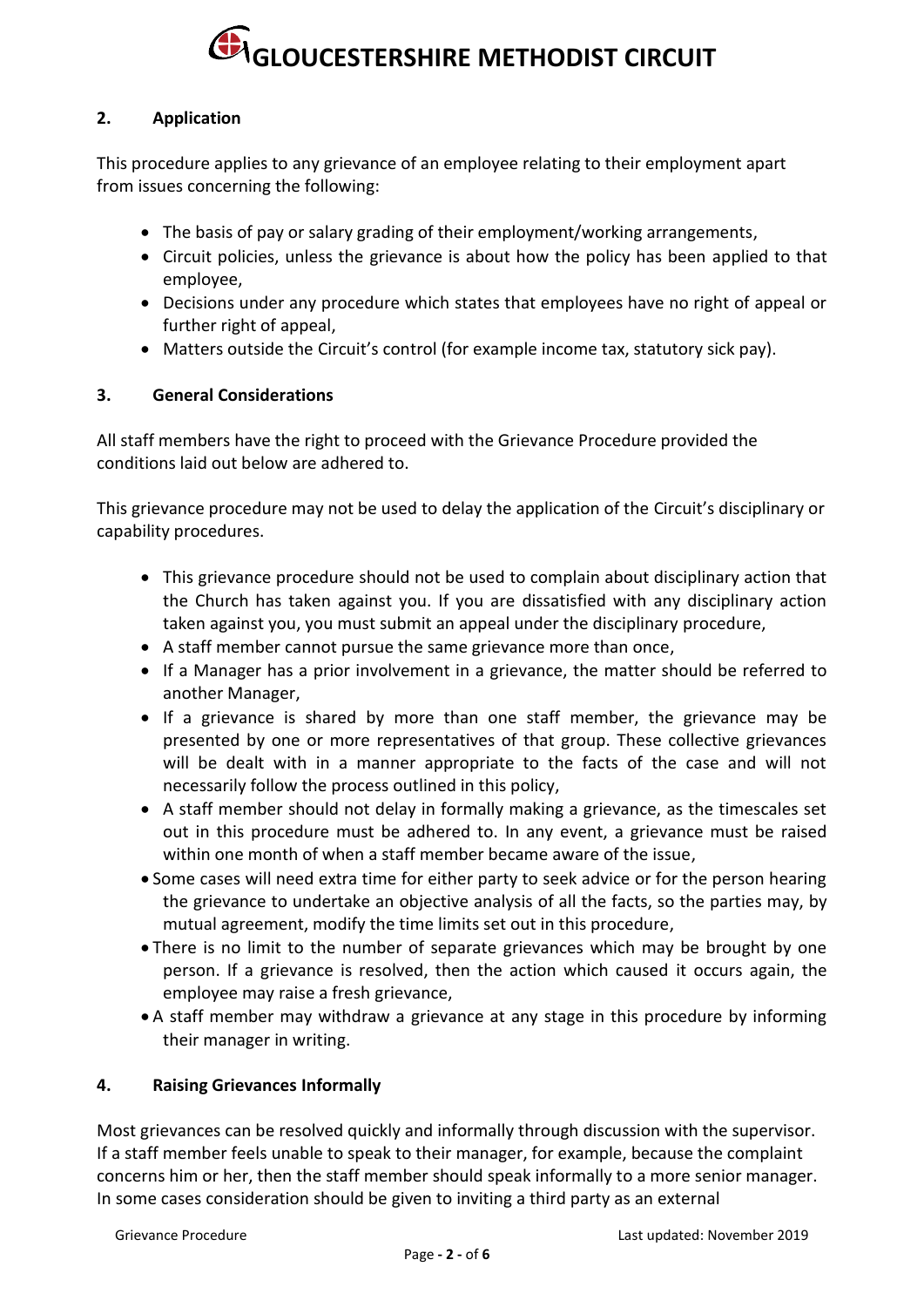counsellor/mediator or a pastoral advisor. If this does not resolve the problem the staff member should follow the standard procedure below.

### **5. Mediation**

Every effort will be made to resolve the issue(s) which form any grievance informally as early as possible. However, it is recognised that it is not always possible to resolve grievances at an informal stage.

If the grievance is not resolved at the informal stage, or if either part feels that the informal stage is inappropriate, either party may request mediation. Grievances may be referred to mediation at any stage in the procedure.

Mediation will only take place if both parties agree that they wish to enter into mediation. If mediation takes place, the timescale for initiating action under this procedure will be suspended while the mediator tries to resolve the matter.

Where both parties have signalled a wish to engage in mediation an independent person will be appointed (the "Mediator"). He or she will have no connection with any of the parties involved in grievance which damages his or her impartiality.

The Mediator will not make any decisions or seek to impose any solution. The Mediator's role will be to work with both parties to try to resolve the matters informally.

The mediation, including any preliminary steps, shall be conducted in a manner that the Mediator considers appropriate. This may include:

- the exchange and provision to the Mediator of brief written outlines of the matters in dispute and supporting bundles of documents; and
- preliminary discussions by one or both parties with the Mediator before the mediation.

Provided that this is agreed by all parties prior to the mediation, you may bring a companion to the meditation. You companion may be either a trade union representative or a colleague.

All information shared during the mediation will be on a confidential and without prejudice basis.

### **6. Initiating the Formal Grievance Process**

If your grievance cannot be resolved informally you should put it in writing and submit it to your line manager.

If the grievance concerns your line manager you may submit it instead to the line manager's manager or the Secretary of the Management Committee, the Secretary of the Church Council or the Minister in pastoral charge.

The written grievance should state that you are invoking this grievance procedure and contain the following:

- a description of the reasons for your complaint,
- any relevant facts, dates, and names of individuals involved.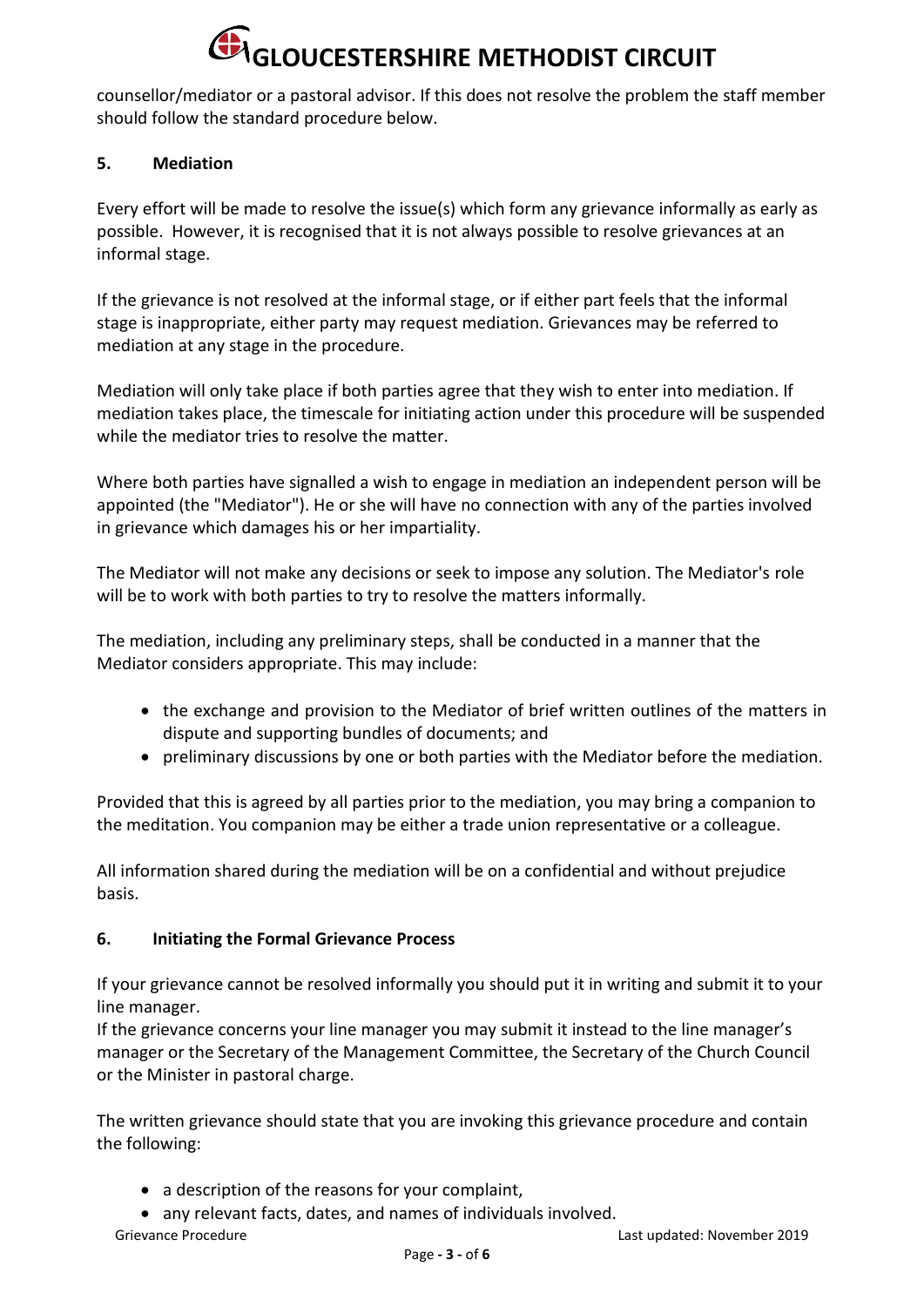Your statements will form the basis of the subsequent hearing and any investigations, therefore it is important that you set out clearly the nature of your complaint and indicate the outcome that you are seeking. If your grievance is unclear, we may need to ask you to clarify the subject matter of your grievance in advance of the meeting or to provide further information.

### **7. Investigations**

In some cases it may be necessary for us to carry out investigations into your grievance. The amount of any investigation required will depend upon the nature of the allegations and will vary from case to case. It may involve interviewing and taking statements from you and any witnesses, and/or reviewing relevant documents.

You must co-operate fully and promptly in any investigation. This may include informing us of the names of any relevant witnesses, disclosing any relevant documents to us and attending interviews, as a part of our investigation.

We may initiate an investigation before holding a grievance meeting where we consider this appropriate. In other cases we may hold a grievance meeting before deciding what investigation (if any) to carry out. In those cases we will hold a further grievance with you after our investigation and before we reach a decision.

### **8. Next steps and timescales**

You will be invited to a grievance meeting, which will be held as soon as is reasonably practicable and, subject to any need to carry out prior investigations, within two weeks of the receipt (an appropriate manager) of your written grievance.

At the meeting, you will be asked to explain the nature of your complaint and what action you feel should be taken to resolve the matter. Where appropriate, the meeting may be adjourned to allow further investigations to take place.

Where it is not possible to hold a face-to-face meeting, we will conduct the grievance hearing remotely. We will ensure that you have access to the necessary technology for participating in the process.

You may bring a representative to any of the meetings under this procedure. You should bear in mind the following points:

- You and your companion must make every effort to attend any meetings. If you or your representative cannot attend at the time specified for a meeting, you should inform the person hearing the grievance immediately and s/he will make reasonable efforts to agree an alternative time,
- The purpose of the initial grievance meeting is to enable you to explain your grievance. If you have a representative, they may make representations to the person hearing the grievance and ask questions, but should not answer questions on your behalf. You may confer privately with your representative during the meeting,
- After the initial grievance meeting the person hearing the grievance may carry out such further investigations and/or hold such further grievance meetings as he/she considers appropriate. In this respect, you will be informed of the action he/she intends to take, and if appropriate your suggestions will be sought on this. Many issues may be resolved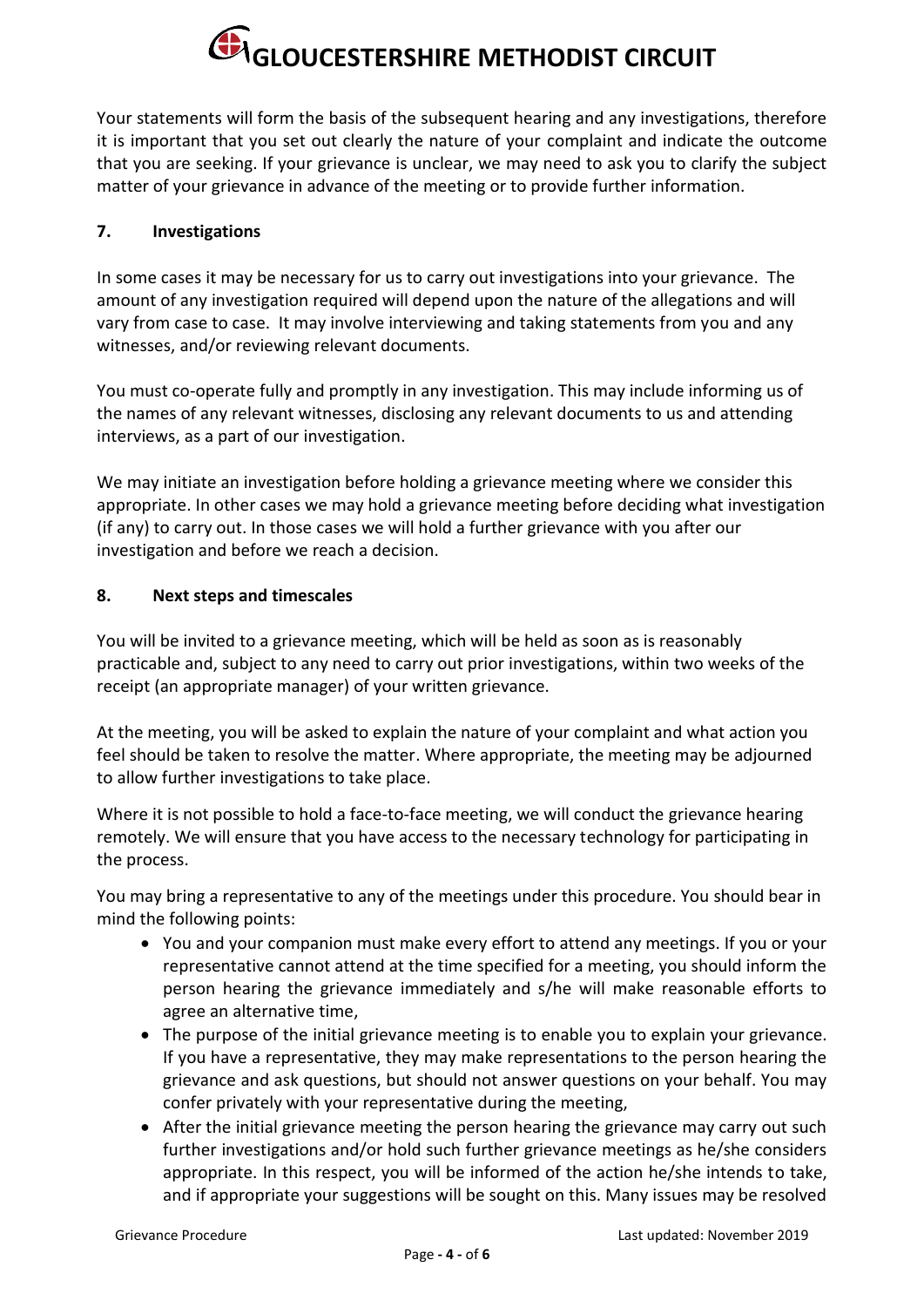speedily after one meeting, whilst more complex cases may require more extensive investigation,

- The person hearing your grievance will inform you of his/her decision and of your right of appeal within two weeks of the final grievance meeting. If the necessary investigations require a longer timescale you will be informed of this,
- If you are dissatisfied with the outcome, you may make a formal appeal.

### **9. Appeals Procedure**

Should you wish to appeal you should do so in writing to the Chair of the District in writing, stating your grounds of appeal, within 5 working days of the date on which the decision was sent or given to you. You should give as much detail as possible about why you are dissatisfied with the decision.

An appeal meeting will be held, normally no more than two weeks after the Chair of District has received your appeal. The appeal has the following key features:

- You may bring a representative to the appeal meeting,
- The appeal will be heard by a Manager senior to the one who heard your grievance, who will consider the grounds that you have put forward and assess whether or not the conclusion reached in the original grievance hearing was appropriate.

The procedure to be followed at the appeal hearing will be:

- 1. You will present their appeal, setting out clearly the reasons why you do not agree with the findings of the initial grievance hearing,
- 2. The Appeal Manager may ask you questions,
- 3. If any other parties are present they may also ask you questions,
- 4. If other parties are present at the hearing they may be questioned by either the Chair of the Appeal Hearing or you,
- 5. You will then have the opportunity to sum up,
- 6. The Appeal Manager will then, if necessary, withdraw to consider the evidence.

The Appeal Manager's final decision will be notified to you in writing within two weeks of the appeal meeting, and full reasons will be given. There is no further internal right of appeal. Where it is not possible to hold a face-to-face meeting, we will conduct the appeal hearing remotely. We will ensure that you have access to the necessary technology for participating in the process.

You should ensure that you attend the meeting at the specified time. If you are unable to attend because of circumstances beyond your control, you should inform your line manager of this as soon as possible. If you fail to attend without explanation, or if it appears that you have not made sufficient attempts to attend, the hearing may take place in your absence.

### **10. The Right to be Accompanied**

You may bring a representative to any meetings held under this procedure. The representative may be either a trade union official or a work-colleague. You must tell the person holding the meeting who your chosen representative is no less than 3 days before the meeting. Staff